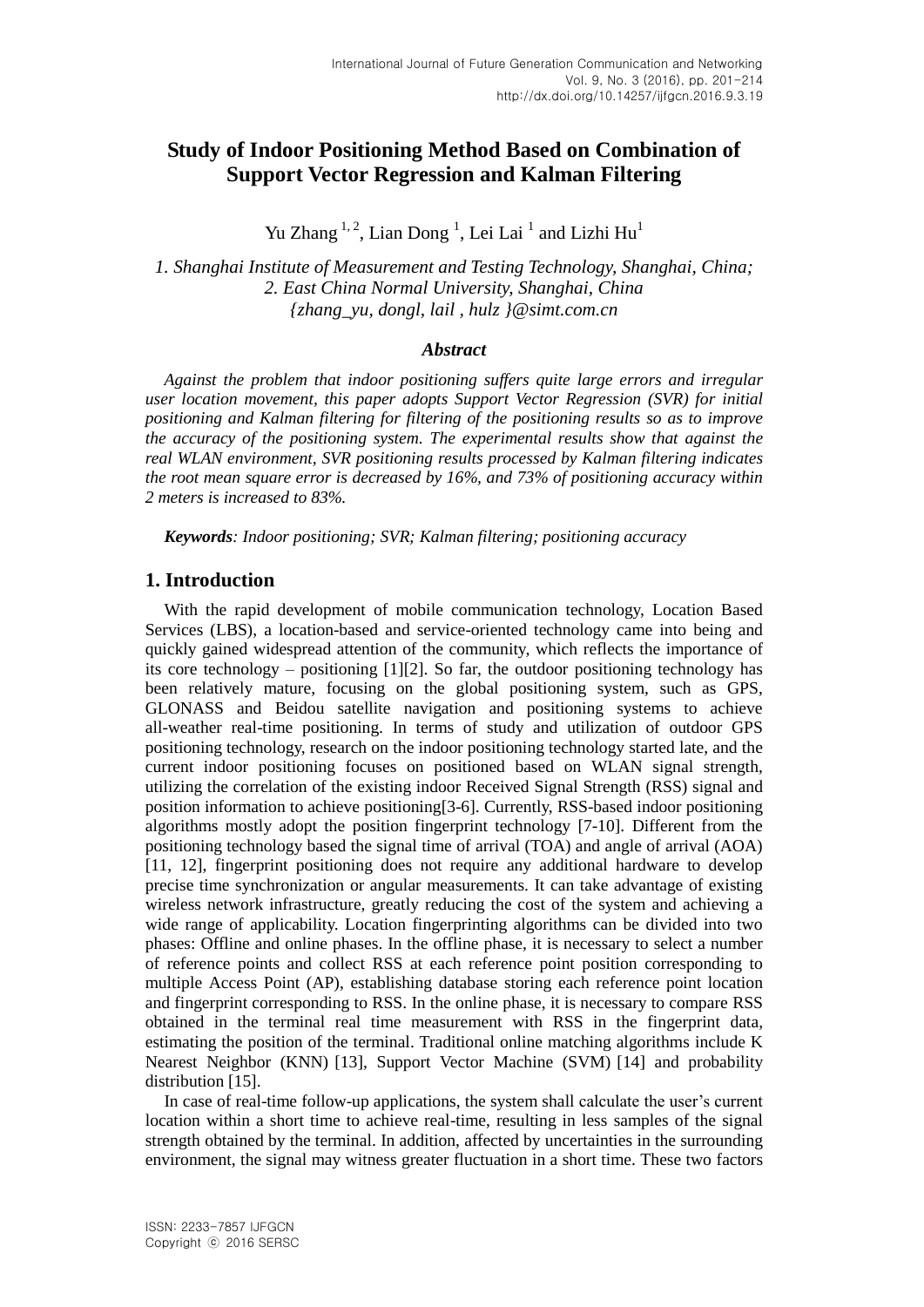will reduce the positioning accuracy of the system. Therefore, calculating the user's position directly with the conventional positioning algorithm makes user's location characterized by a large variance in the user's location and irregular user's mobile position and significant jump, seriously affecting the indoor positioning system's performance and stability. To solve the above problem, this paper proposes the SK algorithm combining SVR and Kalman Filtering, firstly applying SVR algorithm to obtain the location coordinates to be determined, then applying Kalman Filtering to filter the user's location coordinates estimated by positioning algorithm, making the user's location movement regular to improve the positioning accuracy of the indoor positioning system. Simulation and real experimental results show that the filtered position is significantly improved.

## **2. Related Work**

Many position technologies and applications have been proposed. Microsoft research first proposed the indoor position system RADAR based on WLAN, which takes the RSS as character parameter of position and uses the K-nearest neighbor (KNN) to realize position match [16]. In open indoor environment, the system can obtain accuracies of 2-3 meters, using 70 access points that are placed non-uniformly at least 2.5 meters, but accuracy is not ideal in complex indoor environment.

In 2002, Horus system models the probability statistic, and stores the RSS Gaussian distribution in radio map [17]. At the same time, the block cluster concept first is proposed. The system decreases computational complex and improves positioning accuracy compared to the others.

Ekahau is a real-time position system that localizes the position of terminal based on statistic conditional probability by comparing the different between the received signal RSS and radio map [18]. The positioning accuracy of the system can achieve 1meter.

With the application of new algorithms and new theory in WLAN indoor position area, many advanced WLAN position systems come up. For example, a position method is proposed based on manifold regularization by J.J. Pan, *et. al.* [19]. The system that utilizing the RSS sample both of labeled position coordinate and unlabeled position coordinate is different from conditional WLAN indoor position system. The method is a two-step procedure. The first step, which is generally carried out offline, is the collection and process part labeled RSS sample, then computes the figure Laplace matrix. Finally, an estimation function of position coordinate is obtained by training using the above matrix and manifold learning theory. The second step firstly preprocesses unlabeled online RSS data, and position result is obtained through putting the processed date into estimation function.

## **3. SVR Location Algorithm**

Based on the structural risk minimization theory, the support vector machine (SVM) learning machine comprehensively considers learning function VC dimension and training errors, seeking the learning functions minimizing the actual risks so as to improve the generalization capacity of the learning machine. It has multiple unique advantages in nonlinear and high dimensional pattern recognitions. SVM can be divided into support vector classification (SVC) and support vector regression (SVR). SVR function regression has been successfully applied to the system identification and nonlinear system prediction.

### **3.1. Overview**

This paper SVR positioning includes offline and online phases: (1) Offline phase: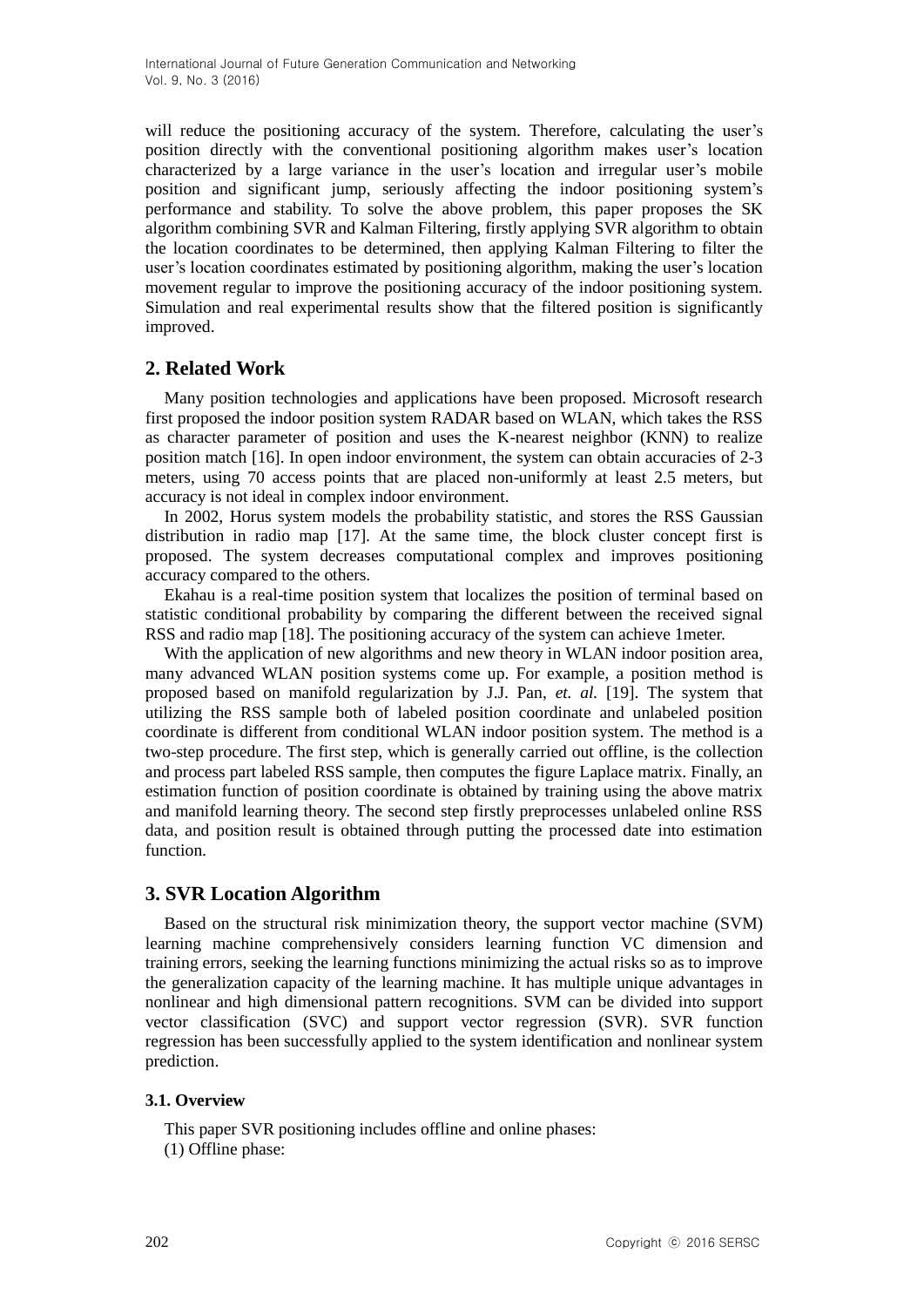In the offline phase, it is necessary to utilize a mobile device to collect original training data sets consisting of RSS information from each AP at the known reference points of the pre-selected position coordinates. Considering the indoor environment is usually complex, witnessing different factors significantly impacting RSS signal distribution such as wall reflections and people walking, it is necessary to filter the original training data sets so as to achieve higher reliability of the data sets and properly characterize RSS distribution against the indoor wireless environment. After filtration, the data sets are taken as input conditions and SVR is utilized for supervised learning so as to achieve the corresponding position prediction model.

(2) On-line phase:

In the on-line phase, it is necessary to utilize a mobile device to collect ambient wireless signals at the position points of the unknown coordinates and obtain a RSS data set. It is necessary to filter the data set by the means similar to that of the offline phase. The position prediction model made in the offline phase and the RSS data sets obtained in the online phase are utilize to predict obtained RSS data sets location prediction and obtain the position coordinates of the indoor mobile targets.

#### **3.2. Location Prediction Model**

Position prediction model describes the physical location of the mobile device and the relationship between it and RSS information received from adjacent wireless access points. Suppose there are n AP and N reference points in the positioning system, RSS information received by the mobile device at Position A is  $s_A = {rss_A^1, rss_A^2, \dots, rss_A^n}$ ,  $rss_A^i$  $\textit{rss}^i_A$  is RSS of No. i wireless access point received by the mobile device at Position A, is the position coordinates of the mobile device at Position A, the given data set coordinates of the mobile device at Position A, the given data set  $D := \{(s_i, L_i)\}_{i=1}^N (s_i \in R, L_i \in L)$ , the target of function regression theory is to seek mapping  $f : R \to L$ : achieving  $f(s_i) \approx L_i$ . The mapping relationship belongs to non-linear mapping relationships. Based on the support vector machine method, in terms of nonlinear, it is proper to utilize nonlinear function  $\Phi(s)$  to project the input space R into the high dimensional feature space  $\overline{R}$ , and utilize the linear function to fit the data set  $\{(\Phi(s_i), L_i)\}_{i=1}^N$ in the high dimensional feature space:

$$
L = f(s) = WT \Phi(s) + b
$$
 (1)

Where  $W \in R$  is weight vector, *b* is bias term.

According to the statistics theory, it is proper to calculate take the following objective function (training error function) minimum value and obtain *W* ,*b* :

$$
J(w) = \frac{1}{2} ||w||^2 + \lambda \sum_{i=1}^{N} |L_i - (W^T \Phi(s) + b)|_{\varepsilon}
$$
 (2)

Where  $\varepsilon$ ,  $\lambda$  is the empirical parameter,  $\left| L_i - (W^T \Phi(s) + b) \right|_{\varepsilon}$  is called  $\varepsilon$  insensitive loss function, the value taking is as follows:

$$
\left| L_i - (W^T \Phi(s) + b) \right|_{\varepsilon} = \begin{cases} 0, & |L_i - (W^T \Phi(s) + b)| < \varepsilon \\ L_i - (W^T \Phi(s) + b) - \varepsilon, & \text{else} \end{cases}
$$
(3)

That is, when the error of the predicted value is less than  $\varepsilon$ , the loss function value is taken as 0; otherwise, the linear punishment shall be taken.

Introduce two slack variables  $\xi_i$ ,  $\xi'_i$ , equivalent to the following optimization,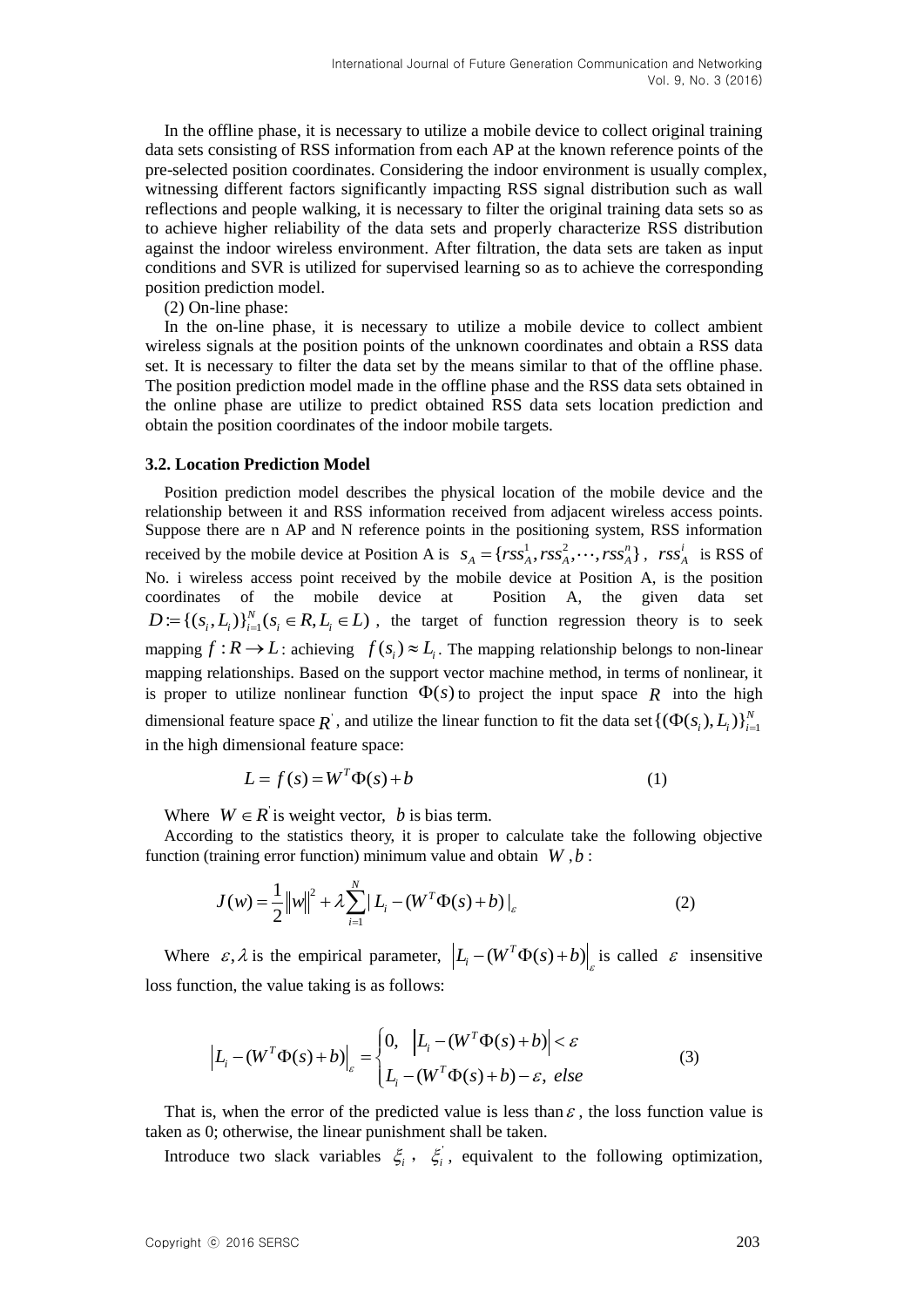achieving:

$$
\min \frac{1}{2} ||w||^2 + C \bigg( \sum_{i=1}^N (\xi_i + \xi'_i) \bigg) \tag{4}
$$

$$
\begin{cases}\nL_i - (W^T \Phi(s) + b) \le \varepsilon + \xi_i \\
(W^T \Phi(s) + b - L_i) \le \varepsilon + \xi_i' \\
\xi_i \ge 0 \\
\xi_i' \ge 0\n\end{cases}
$$

Parameter  $\varepsilon$  indicates the requirement of the system for regression function error on the training data set error, the smaller  $\epsilon$  is, the smaller the error of the regression function on the training data set will be and the higher the obtained regression function estimation accuracy will be and the more the support vectors will be. Parameter C is the punishment to the data set on the training data set with the regression estimated function error greater than  $\epsilon$ , the greater C is, the greater the punishment to these data sets will be.

$$
\ln \varepsilon
$$
, the greater C is, the greater the punishment to these data sets will be.  
The above optimization can be defined as the following lagrangian function:  

$$
L(w, \xi_i, \xi_i) = \frac{1}{2} ||w||^2 + C \left( \sum_{i=1}^N (\xi_i + \xi_i) \right) - \sum_{i=1}^N (\eta_i \xi_i + \eta_i \xi_i) - \sum_{i=1}^N \alpha_i (W^T \Phi(s_i) - L_i + \varepsilon + \xi_i) - \sum_{i=1}^N \alpha_i (L_i - W^T \Phi(s_i) + \varepsilon + \xi_i)
$$
(5)

Where  $\zeta_i, \zeta_i, \alpha, \alpha$  is lagrangian multiplier, when it acquires extremes, it is necessary to achieve

$$
\frac{\partial L(w, \xi_i, \xi_i)}{\partial w} = w - \sum_{i=1}^N (\alpha_i - \alpha_i) \Phi(s_i) = 0
$$

$$
\frac{\partial L(w, \xi_i, \xi_i)}{\partial \xi_i} = \eta_i - (C - \alpha_i) = 0
$$

$$
\frac{\partial L(w, \xi_i, \xi_i)}{\partial \xi_i} = \eta_i - (C - \alpha_i) = 0
$$

Make the above three formulas into the formula, and introduce kernel function  $K(s<sub>i</sub>, s<sub>j</sub>)$  based on the SVR theory and utilize Wlofe dual techniques to transfer the above the above three formulas into the formula, and introduce kernel func<br>based on the SVR theory and utilize Wlofe dual techniques to transfer the at<br>ollowing corresponding dual optimization, achieving:<br> $\sum_{i=1}^{N} L_i(\alpha - \alpha_i) - \$ 

into the following corresponding dual optimization, achieving:  
\n
$$
\min \sum_{i=1}^{N} L_i (\alpha - \alpha_i) - \varepsilon \sum_{i=1}^{N} (\alpha_i - \alpha_i) - \frac{1}{2} \sum_{i=1}^{N} \sum_{j=1}^{N} (\alpha_i - \alpha_i) (\alpha_j - \alpha_j) K(s_i, s_j)
$$
\n(6)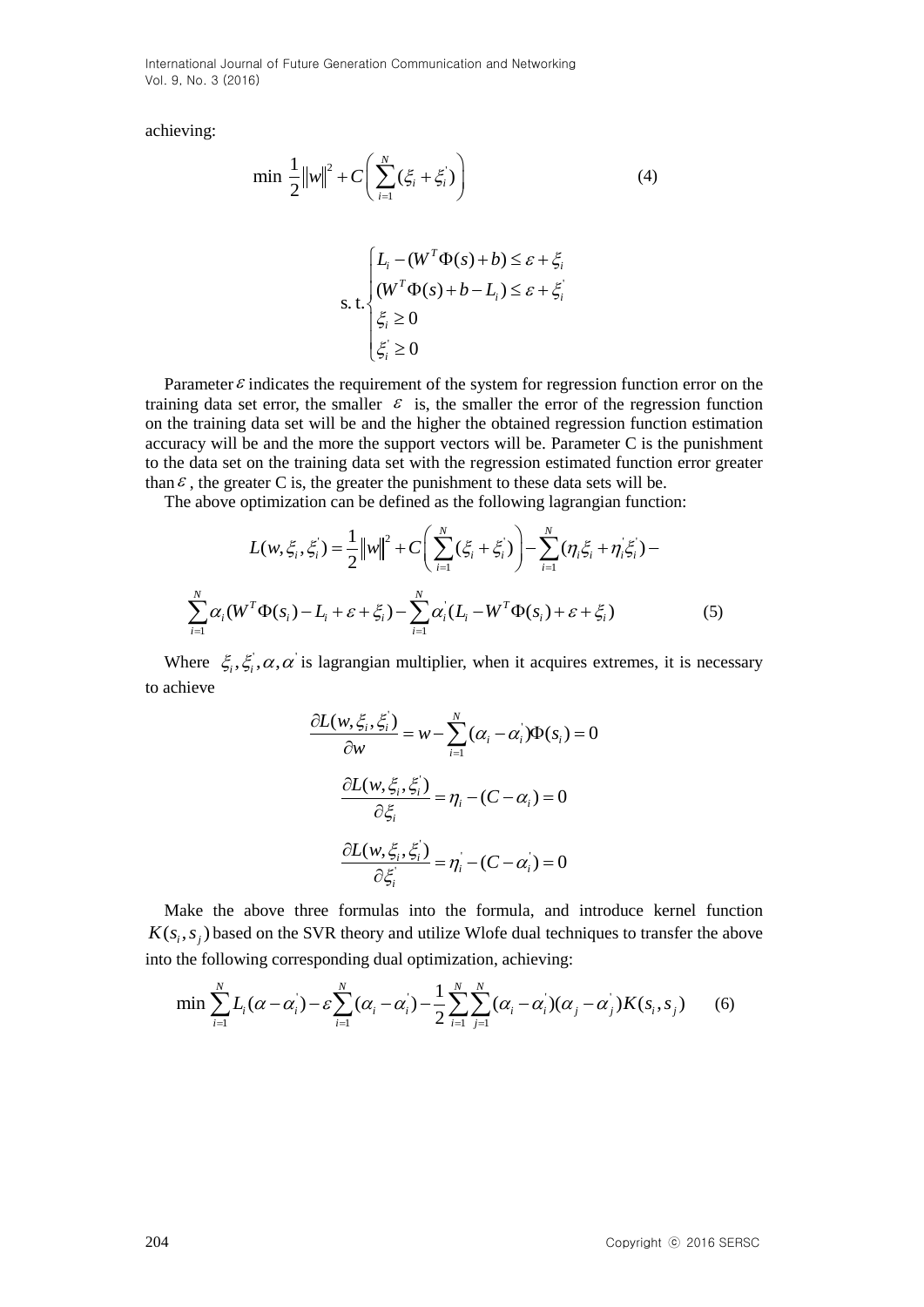$$
\text{s. t.} \begin{cases} \sum_{i=1}^{N} (\alpha_i - \alpha_i) = 0\\ 0 \le \alpha_i \le C\\ 0 \le \alpha_i \le C \end{cases}
$$

Thus, the corresponding regression formula can be changed to the following formula:

$$
L = \sum_{i=1}^{N} (\alpha_i - \alpha_i) K(s, s_i) + b
$$
 (7)

This paper adopts RBF core 2  $(s_i, s_j) = \exp \left(-\frac{\left\|s_i - s\right\|}{2\sigma^2}\right)$  $\mathbf{y}_i - \mathbf{S}_j$  $i<sub>j</sub>$ ,  $S_j$  $s_i - s$  $K(s_i, s_j) = \exp\left(-\frac{\left\|s_i - s_j\right\|}{2\sigma}\right)$  $\left( \|s_{i}-s_{j}\|^{2} \right)$  $=\exp\left(-\frac{\left\|s_i-s_j\right\|^2}{2\sigma^2}\right)$  $\left(-\frac{\|^{\sigma_i}+ \sigma_j\|}{2\sigma^2}\right)$ 

## **4. Kalman Filtering Algorithm**

In real-time positioning system, it is necessary to calculate the user's position in a short period of time, which usually suffers small signal samples and large positioning errors. This paper proposes Kalman Filtering SVR positioning results SK algorithm so as to reduce SVR positioning errors and improve positioning accuracy.

Kalman Filtering is an effective Gauss process optimal filtering algorithm. When the object model is accurate enough and the system status and parameters are free from mutation, Kalman Filtering prediction equations and observation equations are:

$$
x_{k} = \Phi_{k,k-1} x_{k-1} + \Gamma_{k-1} \omega_{k-1}
$$
  
\n
$$
z_{k} = H_{k} x_{k} + m_{k} k \ge 1
$$
\n(8)

This paper assumes process noise and observation noise are Gauss white noise, satisfying:

 $E\{w_k\} = 0$ ,  $E\{m_k\} = 0$ ,  $Cov(w_k, w_j) = Q_k \delta_{kj}$ ,  $Cov(m_k, m_j) = R_k \delta_{kj}$ ,  $Cov(w_k m_j) = 0$ , 1  $\binom{kj}{0}$  $k = j$  $\delta_{kj} = \begin{cases} 1 & k = j \\ 0 & k \neq j \end{cases}$  $=\{$  $\begin{pmatrix} 0 & k \neq 0 \end{pmatrix}$ .

Initial conditions:

$$
\hat{x}_0 = E[x_0] = \mu_0 \tag{10}
$$

$$
Var\tilde{x}_0 = Varx_0 = P_0 \tag{11}
$$

Kalman Filtering time update equations:

$$
\hat{x}_{k/k-1} = \Phi_{k,k-1} \hat{x}_{k-1}
$$
\n(12)

$$
P_{k/k-1} = \Phi_{k,k-1} P_{k-1} \Phi_{k,k-1}^{\tau} + \Gamma_{k-1} Q_{k-1} \Gamma_{k-1}^{\tau}
$$
\n(13)

Measurement updates equations: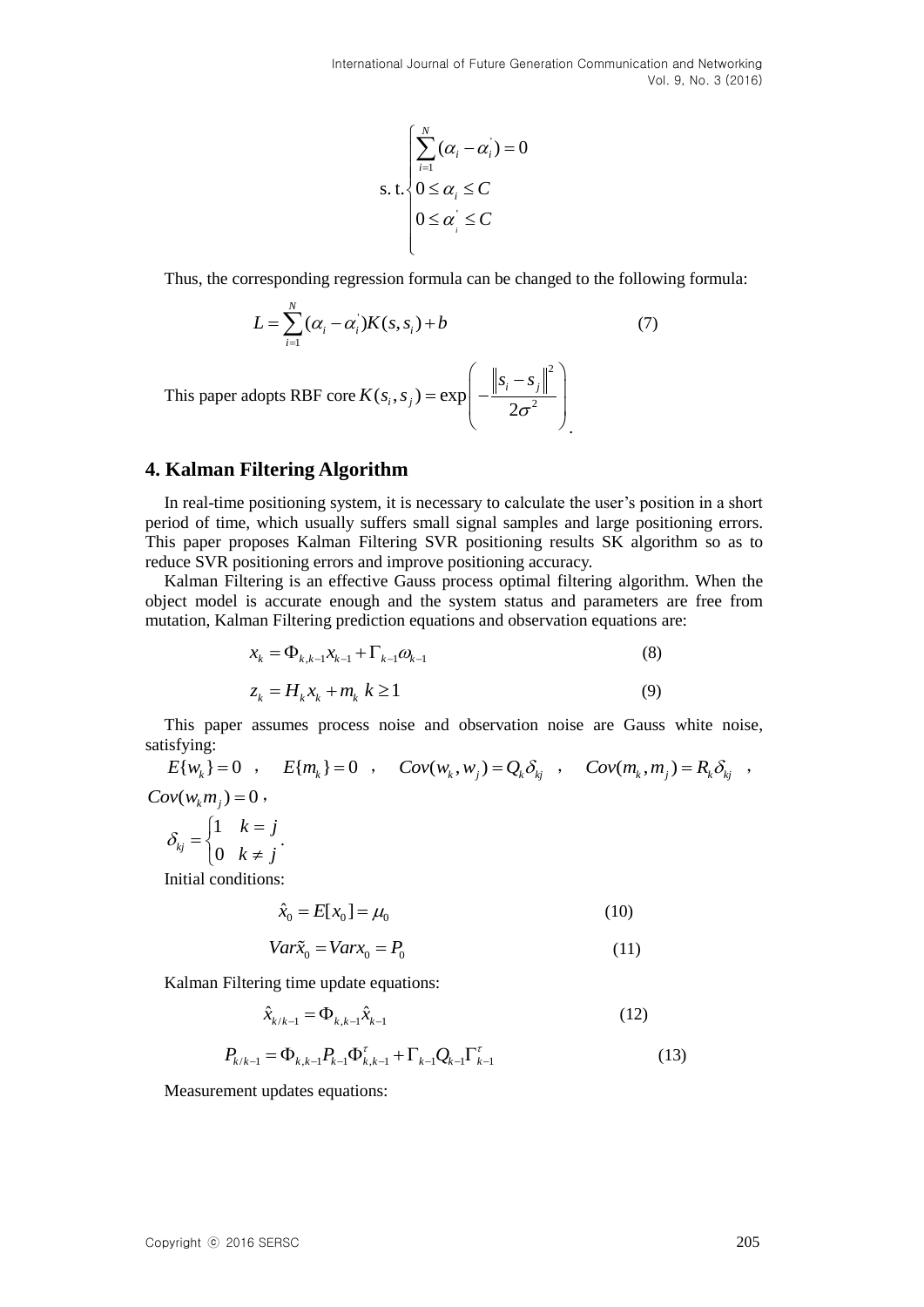$$
\begin{cases}\nK_{k} = P_{k/k-1} H_{k}^{\tau} [H_{k} P_{k/k-1} H_{k}^{\tau} + R_{k}]^{-1} \\
\hat{x}_{k} = \hat{x}_{k/k-1} + K_{k} (z_{k} - H_{k} \hat{x}_{k/k-1}) \\
P_{k} = [I - K_{k} H_{k}] P_{k/k-1}\n\end{cases}
$$
\n(14)

The 2-dimensional model of the user position is defined as follows:  
\n
$$
\begin{bmatrix}\nx_k \\
y_k \\
v_k^x \\
v_k^y\n\end{bmatrix} = \begin{bmatrix}\n1 & 0 & 1 & 0 \\
0 & 1 & 0 & 1 \\
0 & 0 & 1 & 0 \\
0 & 0 & 0 & 1\n\end{bmatrix} \begin{bmatrix}\nx_{k-1} \\
y_{k-1} \\
v_{k-1}^x \\
v_k^y\n\end{bmatrix} + \begin{bmatrix}\nw_k^y \\
w_k^y \\
w_k^{vy}\n\end{bmatrix}
$$
\n(15)  
\n
$$
\begin{bmatrix}\nz_k^x \\
z_k^y\n\end{bmatrix} = \begin{bmatrix}\n1 & 0 & 0 & 0 \\
0 & 1 & 0 & 0\n\end{bmatrix} \begin{bmatrix}\nx_k \\
y_k^x \\
v_k^x\n\end{bmatrix} + \begin{bmatrix}\nm_k^x \\
m_k^y\n\end{bmatrix}
$$
\n(16)

Where  $x_k$ ,  $y_k$  respectively represent moving target displacement in X direction and Y direction in the 2-dimensional plane,  $v_i^x$  $v_k^x$  and  $v_k^y$  $v_k^y$  correspond to the speed in X direction and Y direction.

## **5. Experiment Results and Analysis**

Based on simulation scene and realistic scene, this paper compares properties of presented SK algorithm and KNN algorithm, SVR algorithm positioning accuracy root mean square error (RMSE), error percentage and cumulative distribution function (CDF) within 2 meters.

#### **5.1. Simulation Scene**

#### **5.1.1. Establishment of the Simulation Scene**

This paper first utilized the simulation environment to have a detailed performance analysis of the proposed positioning method. Positioning area was 40m\*40m. 12 Access Points (AP) were distributed around. In total 1600 reference points; spacing was 1m. Based on the path, 200 test points were selected. The simulation scene is shown in Figure 1.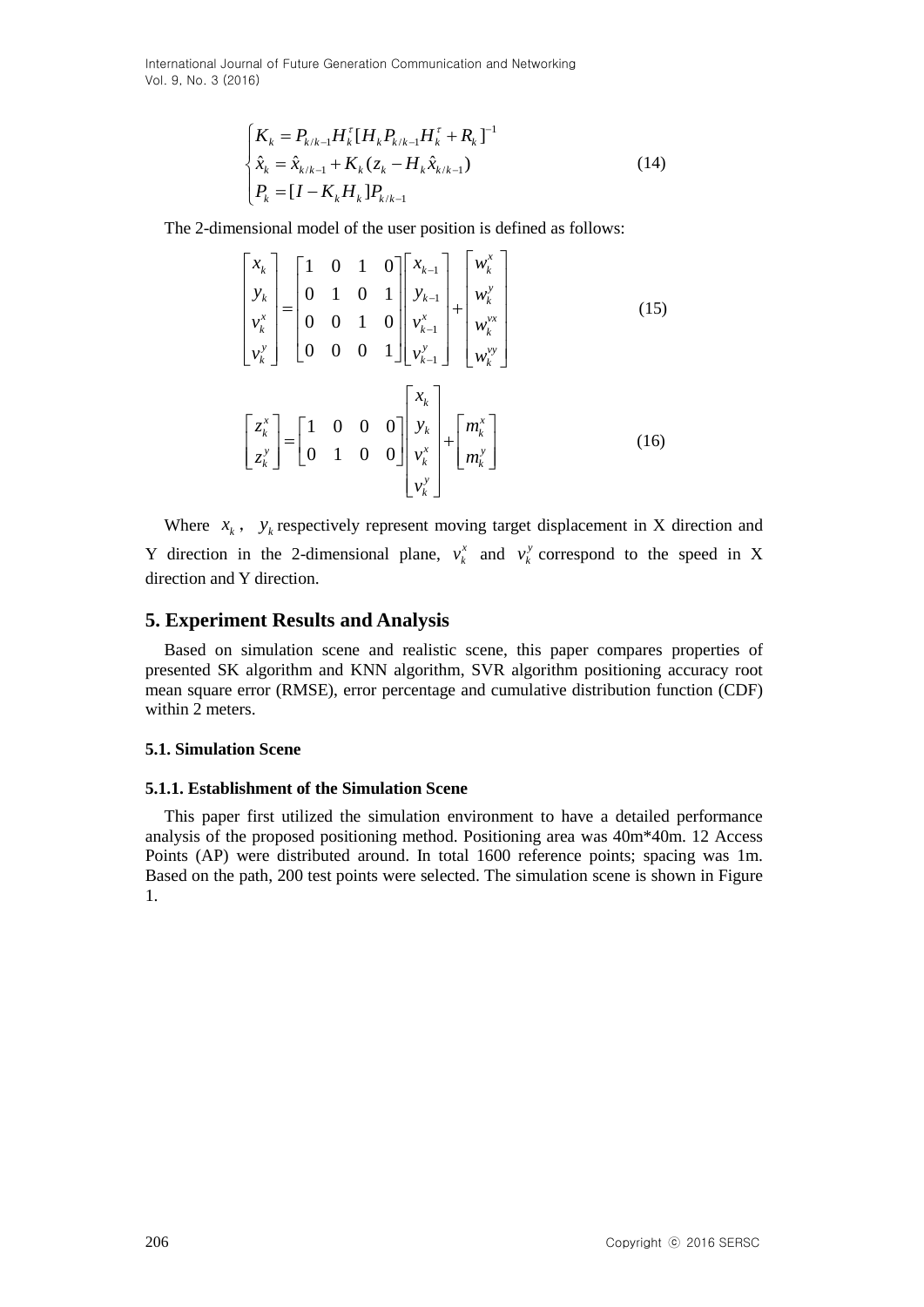

**Figure 1. Simulation Scene**

The following model was adopted to calculate average signal strength of each AP received at each sampling point position [20]. ived at each sampling point position [20].<br>  $pl(d_{AP_i, p}) = pl(d_0) + 10 \cdot \alpha \cdot \log_{10}(d)$  (17)

$$
RSS_{AP_i, p} = Pt - pl(d_{AP_i, p})
$$
\n(18)

Where  $d_{AP_i, p}$  represents the distance between access point  $AP_i$  and sampling point *p*,  $p_l(d_{AP_i,p})$  represents loss mean *of AP<sub>i</sub>* signal at Position *p* from the access point,  $p_l(d_0)$ represents the path loss of signal transmission at reference distance  $d_0=1$ m, the signal loss,  $\alpha$  represents path loss coefficient,  $Pt$  represents transmit power of the access point,  $RSS_{AP_i, p}$  represents the average signal strength received at the sampling point position *p* from No. *I* access point. The basic parameters are shown in Table 1:

| Parameter | Value   |
|-----------|---------|
| $Pl(d_0)$ | 41.5dBm |
| α         |         |
|           | 15dBm   |

**Table 1. Parameters Values**

In order to imitate the real environment, in experiments, the average signal strength received at each test point was added with Gauss noise with the mean  $\mu=0$  and variance  $\sigma=1$ .

### **5.1.2. Experimental Results**

As can be seen from Figure 2, SVR algorithm RMSE is significantly better than KNN algorithm, SK algorithm RMSE outweighs SVR, and with the increasing of the number of test points, KNN algorithm RMSE stabilizes at around 1.59m, SVR algorithm RMSE stabilizes at around 1.42m, SK algorithm RMSE stabilizes at about 1.26m, respectively lower than SVR and KNN algorithm RMSE by about 10% and 17%.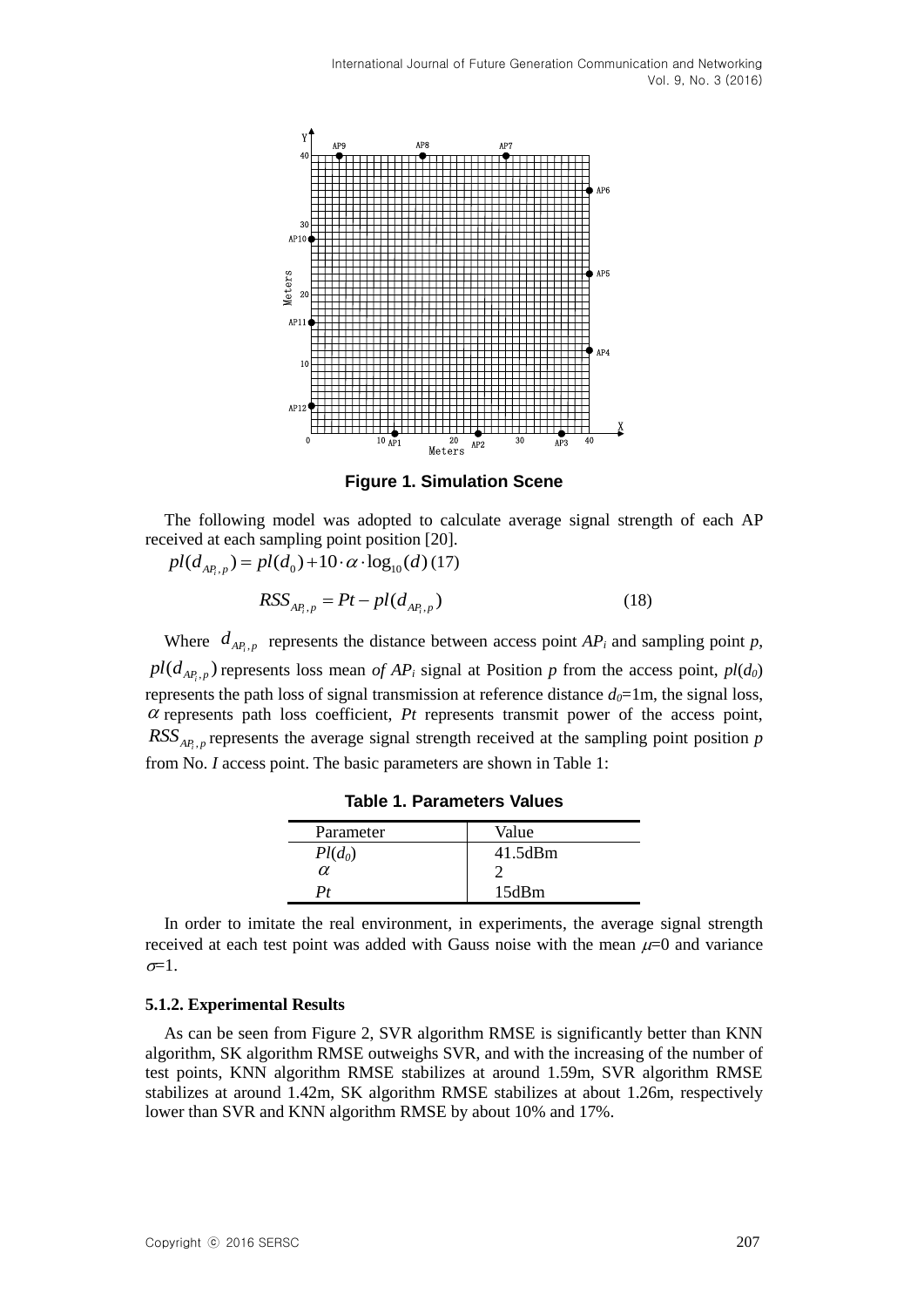

**Figure 2. Comparison of RMSE**

Figure 3 shows in terms of 2m positioning error confidence probability, SVR positioning algorithm outweighs KNN in properties, SK positioning outweighs SVR in properties. In case of 200 test points, KNN confidence probability was 78%, SVR confidence probability was 88%. The latter outweighed the former by 10%. SK confidence probability was 94%, outweighing SVR by 6%. Overall, with the increase in the number of test points, each algorithm confidence probability is stable.



**Figure 3. Comparison of Percentage of Error within 2 Meters**

As can be seen from Figure 4, in case of the error distance within 3 meter, SK outweighs KNN and SVR in confidence probability. In addition, in case the positioning error with a confidence probability within 80% is considered as the indicator of positioning accuracy, SK algorithm can improve the positioning accuracy within 80% from KNN algorithm 2 meters to 1.5 meters, improving positioning properties by 25%.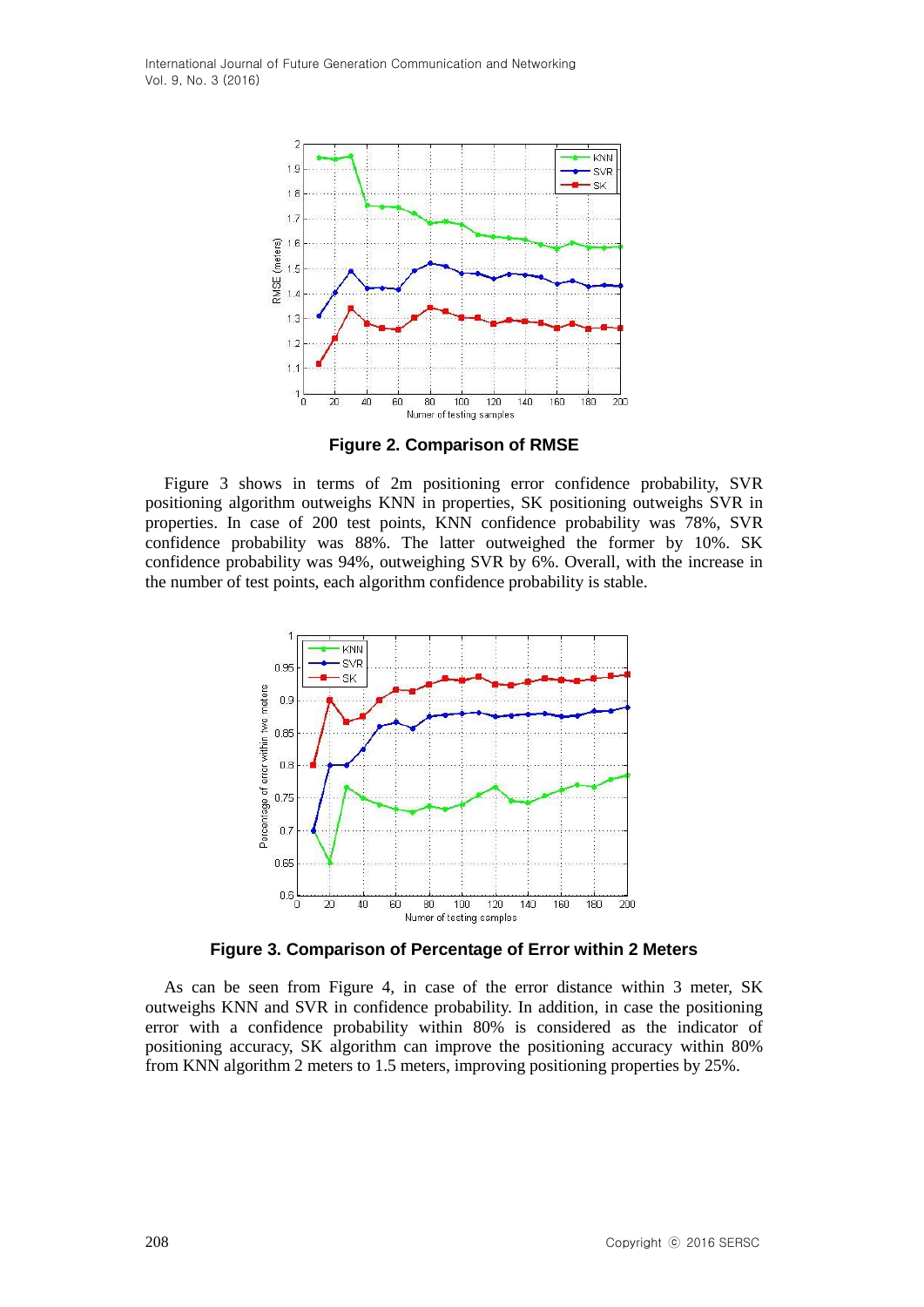

**Figure 4. Comparison of CDF**

## **5.2 Realistic Scene**

## **5.2.1. Establishment of the Realistic Scene**

This paper's indoor positioning experimental environment is Floor 4 of a lab building, with a length of 50 meter, a width of 20 meters, and 13 AP, a distance between AP of about 20 meters. Test area includes the corridor and halls on its sides. Experimental site sampling path is shown in Figure 5. The dots in the figure represent reference points, squares represent test points, and arrows represent the path and direction.



**Figure 5. Realistic Scene**

In the offline phase, 116 reference points were adopted, the spacing between the reference points was 1 meter, the sampling time of each reference point was 180 seconds, that is, each reference point reading signal strength was 180 times (terminal signal strength scanning frequency was once/s). In the online real-time follow-up phase, 60 test points were adopted, each test point sampling time was 30 seconds, that is, each test point reading signal strength was 30 times.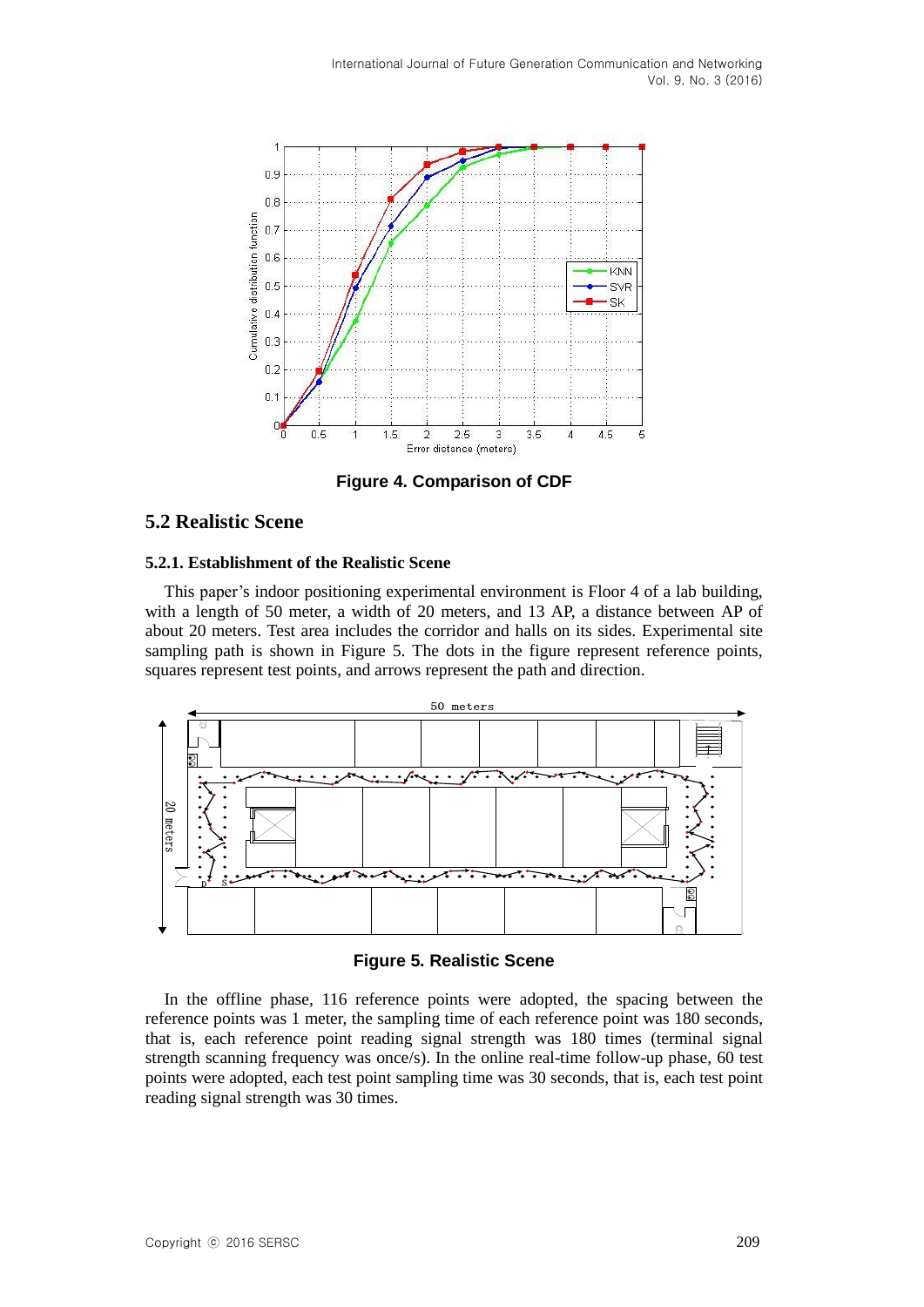#### **5.2.2. Experimental Results**

Figure 6 shows that with the increase in the number of test points, each algorithm RMSE stabilized, SK outweighed KNN and SVR algorithm in properties, SVR slightly outweighed KNN in properties. In case of 60 test points, SK was lower than KNN and SVR in RMSE by 28% and 16% respectively.



**Figure 6. Comparison of RMSE**

Figure 7 shows the changes in positioning error confidence probability of each algorithm within 2 meters with increasing of the number of test points. SVR algorithm evidently outweighed KNN in confidence probability. SK algorithm significantly outweighed SVR algorithm in confidence probability. In case of 60 test points, SK outweighed KNN in confidence probability by 24%. In terms of environment simulation results, the overall confidence probability decreased, indicating the positioning results with the positioning error greater than 2 meters increased with the increase of the number of test points against the realistic environment.



**Figure 7. Comparison of Percentage of Error within 2 Meters**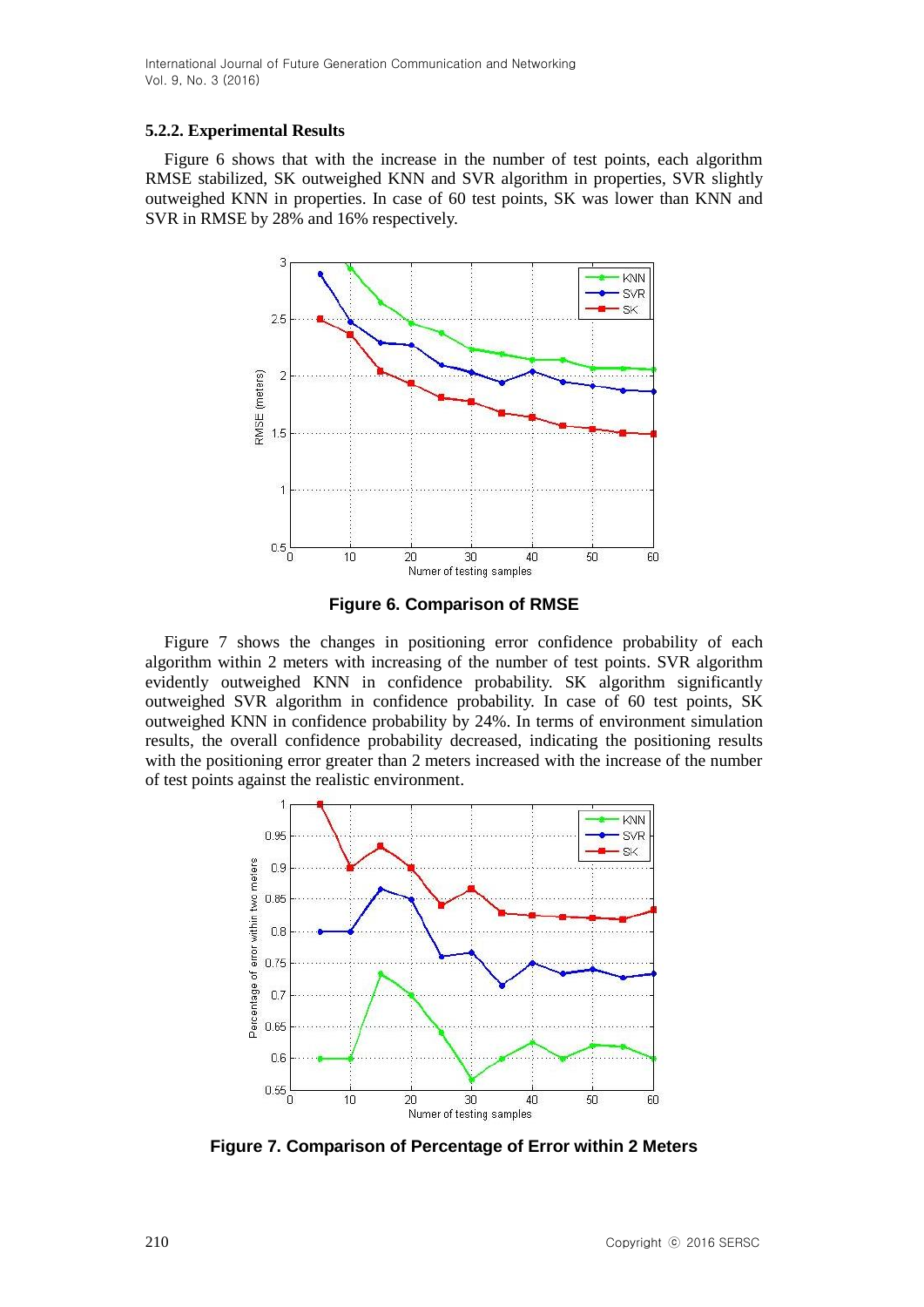Figure 8 shows the confidence probability of each algorithm against different positioning error distances. SK outweighed the other two algorithms. SVR overall outweighed KNN in properties slightly, especially in case the positioning error was greater than 2 meters. Compared with Figure 4, the properties of all algorithms were the same.



**Figure 8. Comparison of CDF**

Figure 9 shows changes in X coordinate after SVR positioning results were processed with Kalman Filtering. As can be seen from the figure, filtering can significantly correct SVR positioning results, making it imitate the real X coordinate, reducing the error, which shows Kalman algorithm can balance the positioning results, making the user's position mobile regular.



**Figure 9. Kalman Filtering Simulator of x Coordinate**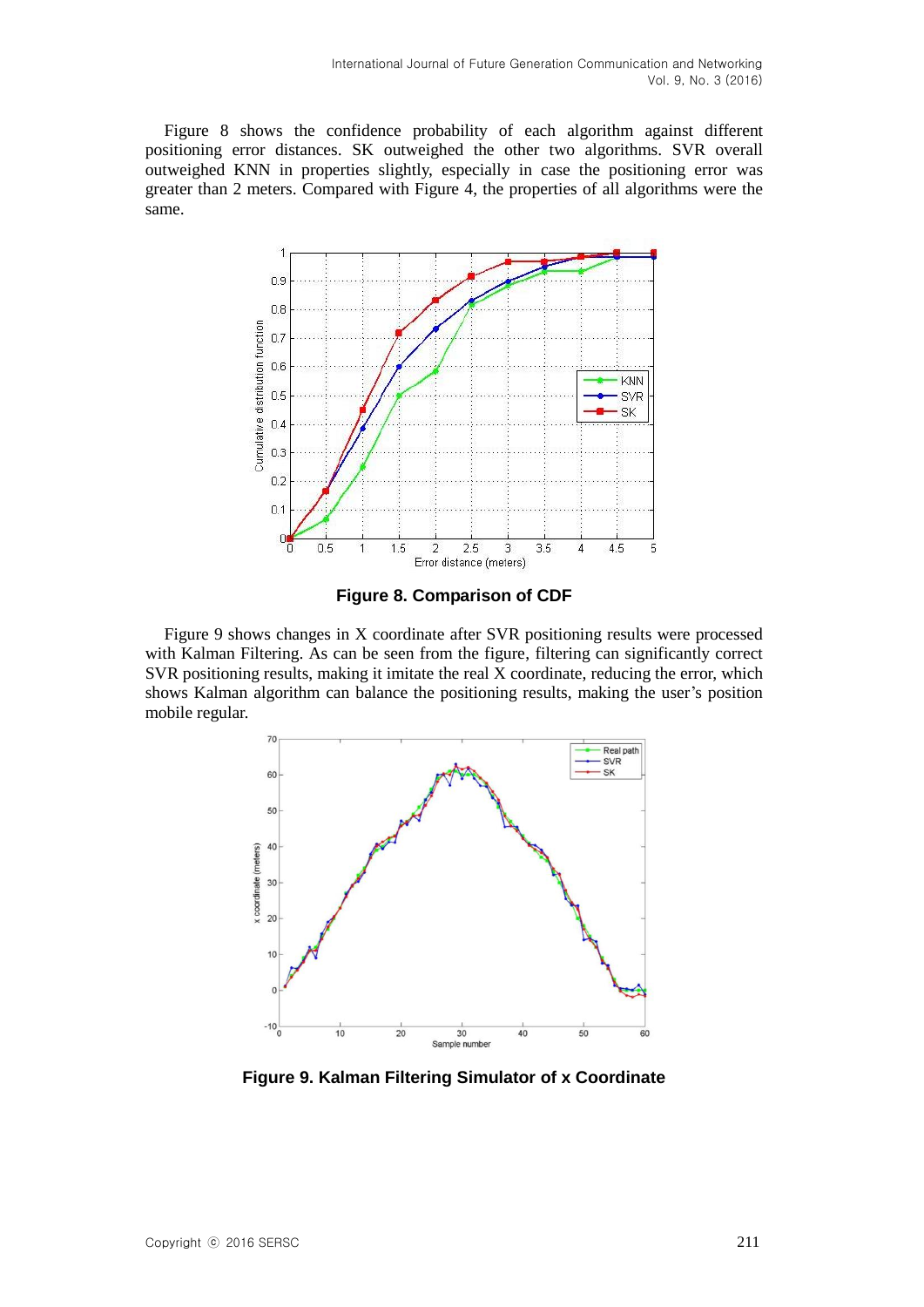## **6. Conclusion and Future Work**

This paper adopted SVR to achieve the indoor positioning, conducted training with the data obtained through signal filtering in the offline phase so as to obtain the position prediction model, which was utilized to estimate the position coordinates of the moving target in the online phase. In order to make the user's position regular, Kalman Filtering was taken to filter and correct SVR positioning results, and the properties of the algorithm was verified against the simulation environment and realistic environment. Experimental results show that the positioning accuracy and stability of the system were improved. This experiment was characterized by fewer reference points and test points of the realistic scene, and narrow sampling space, which affected the properties of the SVR algorithm to a certain extent. It is planned to extend this experiment in the future, collecting more test points in multiple subspaces. It is also planned to try to utilize the extended Kalman Filtering and particle filtering algorithm to process the estimated user's position so as to verify whether the system's positioning properties are improved.

#### **Acknowledgements**

This work is support by Shanghai Municipal Bureau of Quality and Technology Supervision of China (no. 2014QK140), the National Natural Science Foundation of China (no. 61372086), and the Foundation of Science and Technology Commission of Shanghai (no. 13511500300).

### **References**

- [1] M. Ficco, R. Piatrantuono and S. Russo, "Supporting Ubiquitous Location Informationin Interworking 3G and Wireless Networks", Communications on ACM, vol. 53, no. 11, **(2010)**, pp. 116-123.
- [2] H. Liu, H. Darabi, P. Banerjee and J. Liu, "Survey of wireless indoor positioning techniques and systems", IEEE Trans. System, vol. 37, no. 6, **(2007)**, pp. 1067–1080.
- [3] B. Igor, C*.* Matteo and L. Fabio, "A Trainingless WiFi Fingerprint Positioning Approach Over Mobile Devices", IEEE Antennas and Wireless Propagation Letters, no. 13, **(2014)**, pp. 832-835
- [4] A. Krishnakumar and P. Krishnan, "On the Accuracy of Signal Strength-Based Estimation Techniques", Proc. IEEE INFOCOM, no. 1, **(2005)**, pp. 642-650.
- [5] X. Chai and Q. Yang, "Reducing the Calibration Effort for Probabilistic Indoor Location Estimation", IEEE Trans. Mobile Comput., vol. 6, no. 6, **(2007)**, pp. 649-662
- [6] S.P. Kuo and Y C. Tseng, "Discriminant minimization search for largescale RF-based localization systems", IEEE Trans, Mobile Computer, vol. 10, no. 2, **(2011)**, pp. 291-304.
- [7] D. Redzic, B. Conor and E. O'Cnnor, "SEAMLOC:Seamless Indoor Localization Based on Reduced Number of Calibration Points", IEEE Transactions on Mobile Computer, vol. 13, no. 6, **(2014)**, pp. 1326-1337.
- [8] S.H. Fang and T.N. Lin, "Principal Component Localization in Indoor WLAN Environments", IEEE Transactions on Mobile Computer, vol. 11, no. 1, **(2012)**, pp. 100-110.
- [9] B. Wang, S.L. Zhou, W.Y. Liu and Y.J. Mo, "Indoor Localization Based on Curve Fitting and Location Search Using Received Signal Strength", IEEE Transactions Industrial Electronics, vol. 62, no. 1, **(2015)**, pp. 572-582.
- [10] K. Kaemarungsi and P. Krishnamurthy, "Modeling of Indoor Positioning Systems Based on ocation Fingerprinting", Proceeding of INFOCOM, **(2004)**, Hong Kong, China.
- [11] X. Li and K. Pahlavan, "Super-Resolution TOA Estimation with Diversity for Indoor Geolocation", IEEE Trans.Wireless Comm., vol. 3, no. 1, **(2004)**, pp. 224-234.
- [12] D. Niculescu and B. Nath, "VOR Base Stations for Indoor 802.11 Positioning", Proceeding of Mobile Computer, **(2004)**, [Philadelphia, USA.](http://www.sigmobile.org/mobicom/2004/travel.html)
- [13] M. Brunato and R. Battiti, "Statistical Learning Theory for Location Fingerprinting in Wireless Lan", s. Computer Networks, vol. 47, no. 6, **(2005)**, pp. 825–845.
- [14] Z.L. Wu, C.H. Li, J.Y. Ng and K. Leung, "Location Estimation via Support Vector Regression", IEEE Transactions on Mobile Computer, vol. 6, no. 3, **(2007)**, pp. 311–321.
- [15] M. Youssef and A. Agrawala, "Handling Samples Correlation in the Horus System", Proceeding of INFOCOM, **(2004)**, Hong Kong, China.
- [16] P. Bahl and V. Padmanabhan, "RADAR: An in-building RF-based User Location and Tracking System", Proceeding of INFOCOM, **(2000)**, Tel Aviv, Israel.
- [17] M. Youssef and A. Agrawala, "The HORUS location determination system", Wireless Networking, vol. 14, no. 3, **(2008)**, pp. 357–374.